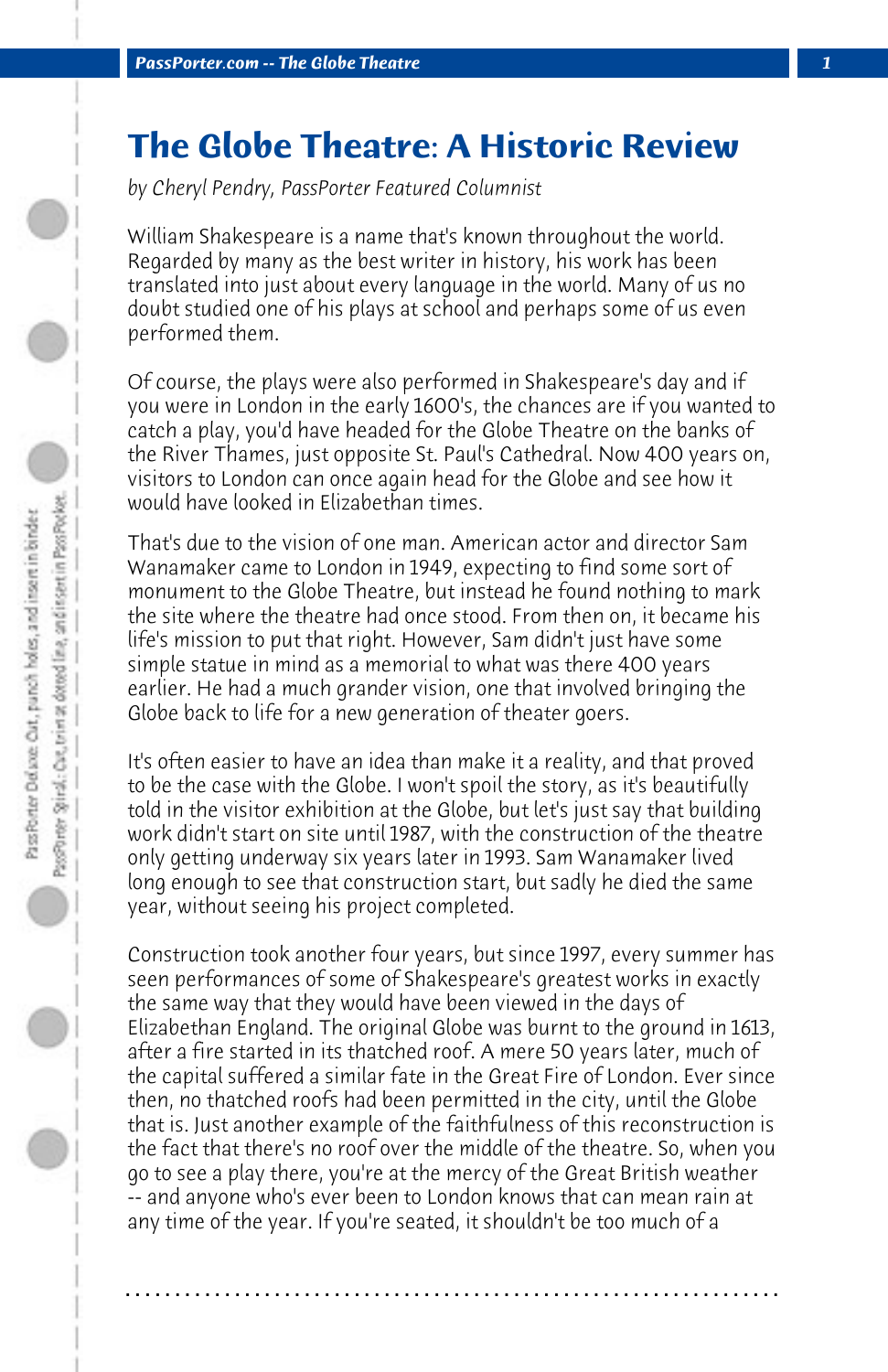problem, but for those standing, they could get wet during a downpour!

So how does the theatre work? There are seats, arranged in three semi-circular tiers, costing between £12 and £32 (\$24-\$64 at the current exchange rate), or if you really want to experience a taste of theatre in days gone by, you can buy tickets for as little as  $\alpha$  pound;5 (\$10) and stand in the "Yard" in front of the stage to watch the action. Even if you pay for a seat, you're welcome to wander down and join the standing crowd at any time you want to, but it's not for the faint of heart.

It's not just the building that's been recreated to how it would have been in Shakespeare's day. The plays have been as well, and that means interaction between the actors and those in the standing area. According to the guide who showed us around the theatre, this can mean some jokes at your expense, especially if you're near the stage. It's certainly a unique theatre-going experience. Where else in the world can you get taunted by the people you've gone to watch?

As well as theatre performances during the summer months, visitors can learn more about the Globe all year round. The Globe Exhibition is the most extensive in the world dedicated to Shakespeare and takes you back in time to give you an idea about the man himself, those who performed in his plays, and the way of life at that time. Once you've learned about the history of the original Globe, you then find out about the struggle to build the new Globe Theatre.

As part of the exhibition, you'll also be taken on a guided tour of the theatre and this is perhaps the most fascinating part of any visit to the Globe. Your guide explains how plays are performed and points out how things would have been in Elizabethan days. Let's just say after hearing her descriptions, I feel very glad that we have modern restrooms!

Tours begin every 15-30 minutes during opening hours, and once you've finished your tour you can go back into the exhibition and spend as much time as you wish. It's a good idea to allow at least 1.5 hours for the exhibition and the tour. If you're interested in the history of London and England's greatest writer, Shakespeare's Globe Theatre should definitely be on your list of places to visit.

The exhibition is open all year, except for Christmas Eve and Christmas Day. Outside of the summer season, opening times are 10 am until 5 pm, with theatre tours at all times. During the summer performance season, which this year runs from May 6 until October 9, the exhibition is open from 9 am until 5 pm, but if you want to take the theatre tour,

**. . . . . . . . . . . . . . . . . . . . . . . . . . . . . . . . . . . . . . . . . . . . . . . . . . . . . . . . . . . . . . . . . .**